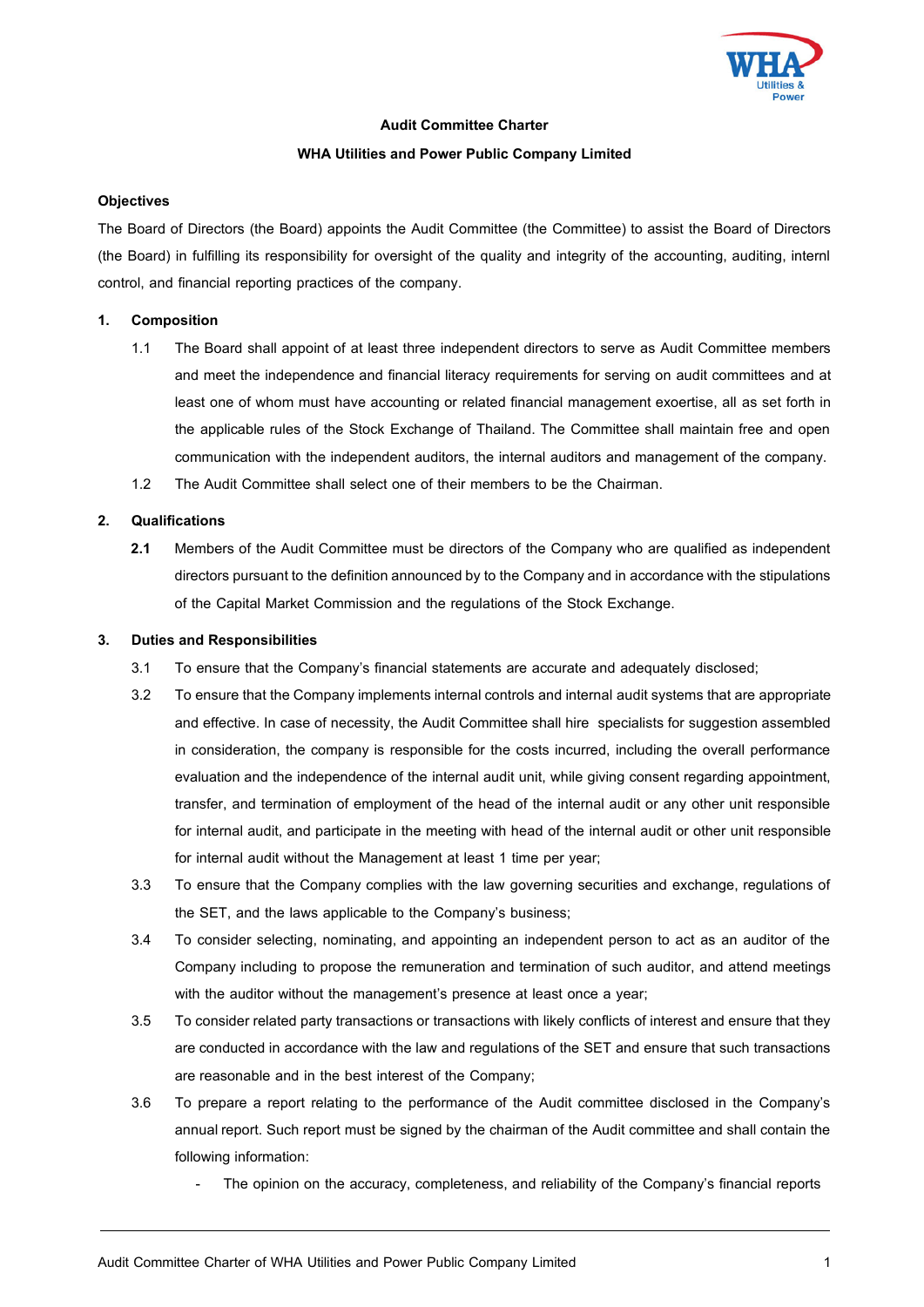

- The opinion on the sufficiency of the internal control of the Company
- The opinion on compliance with the SEC"s laws and regulations of the SET, or other laws relating to the Company's business
- The opinion on the appropriateness of the auditor
- The opinion on the transactions that may give rise to conflicts of interest
- The amount of Audit committee' meetings and the attendance list of each Audit committee
- The overall opinion or remark that the Audit committee obtained from performing its duties according to the charter
- Other transactions about which shareholders and general investors should be informed under the scope of duties and responsibilities assigned by the board of directors
- 3.7 To perform any other acts assigned by the board of directors, with the consent of the Audit committee.
- 3.8 In performing the Audit committee's duties, if a transaction or action which may materially affect the Company's financial status and performance is found or suspected to occur, the Audit committee shall report to the board of directors of the Company in order to remedy such affect within a period that the Audit committee deems appropriate. Such transaction or action is as follows:
	- (a) A transaction having a conflict of interest
	- (b) A fraud or irregularity or major defect on the internal control system
	- (c) Violation of the law governing securities and exchange, regulations of the SET, and the laws applicable to the Company's business

If the board of directors or the executives do not remedy within the period set out in paragraph one, any of the Audit committee members may report that there are such transactions or actions under the first paragraph to the SEC or SET.

- 3.9 To get whistle blowing from employees regarding unappropriated transaction on financial statements including other corruption issues, there are an independent investigation process and an appropriate follow-up action
- 3.10 To consider and propose to amend the scope of duty, authority and responsibility of the Audit committee as it deems appropriate.
- 3.11 To consider the regulations and an annual performance review at least once a year.

The Audit Committee is responsible to the Board of Directors and the Baord of Diretors is still responsible the Company's operation to other persons.

The Committee's job is one of oversight. Management is responsible for the preparation of the Company's financial statements and the independent auditors are responsible for auditing these financial statements. The Committee and the Board regonize that management including the internal audit staff and the independent directors have more resources and time and more detailed knowledge and information regarding the Company's accounting, auditing, internal control and financial reporting practices than the Committee, the Committee's oversight role does not provide any expert or special assurance as to the financial statements and other financial information provided by the Company to its shareholders and others.

The Board of Directors is empowered to make amendment and change definitions and qualifications of the independent director as well as scope of duties and responsibilities of the Audit Committee according to the